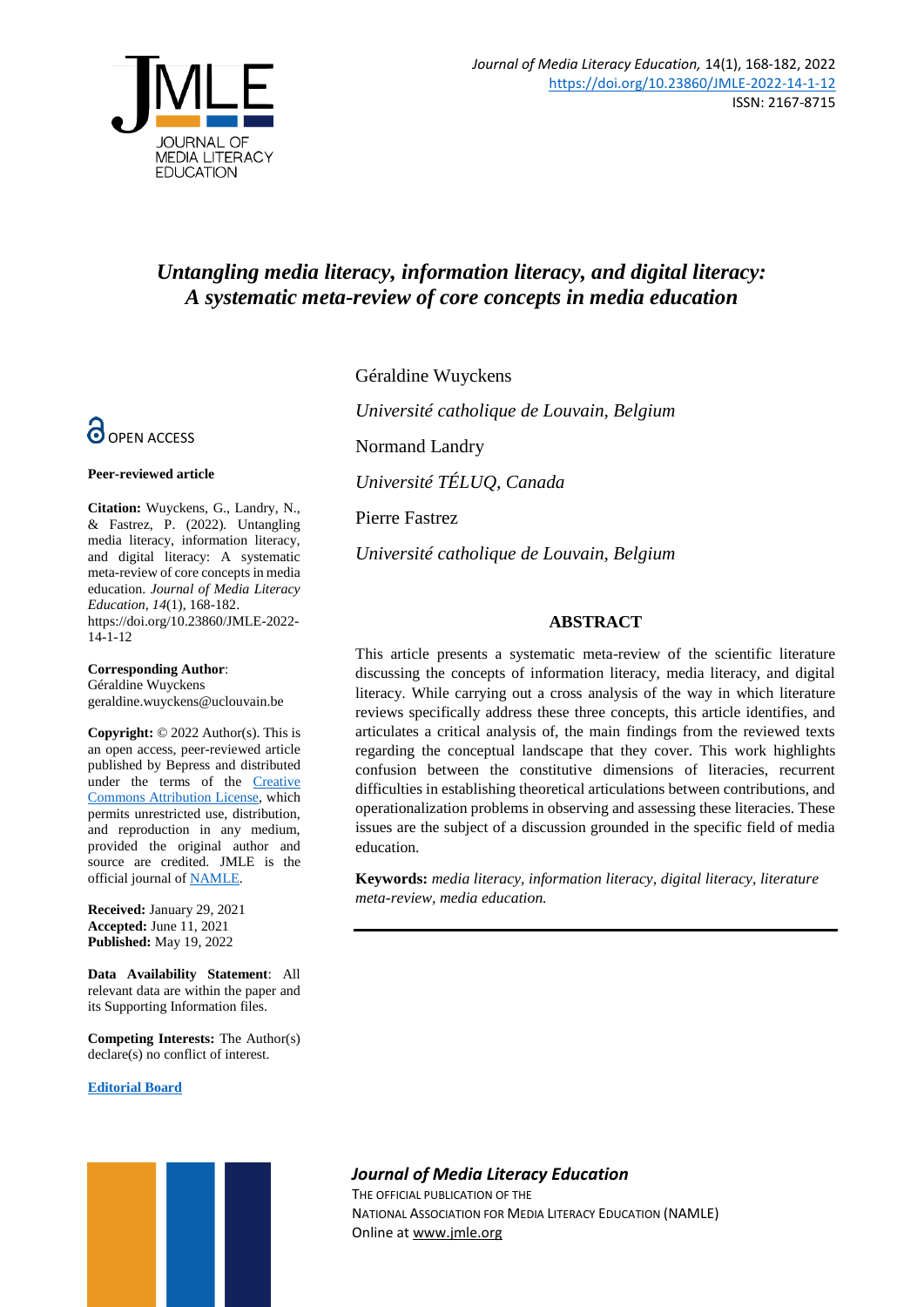#### **INTRODUCTION**

This article offers a systematic meta-review of the scientific literature discussing the concepts of *information literacy*, *media literacy* and *digital literacy*. Unlike most systematic reviews, which gather, analyse and synthesize evidence from published empirical research, our review undertakes a critical appraisal of the published literature reviews focused on one or more of these three concepts (hence the term "meta-review"). In so doing, it highlights a growing conceptual complexity, heterogeneous perspectives, and a certain degree of theoretical disorganization causing operationalization problems in research.

The article is structured around four key points. First, we set out the procedure that was followed to conduct a systematic meta-review of the scientific literature, by explaining in detail the method used to find texts and the process of analyzing the selected articles. Secondly, we present the major findings of our analysis by identifying the four trends in the scientific literature analyzed, and approaching these trends as problems. Thirdly, we underscore the difficulties brought to light by the analysis of the selected reviews, both with respect to conceptual development and to operationalization of the concepts, and we discuss the resulting limitations with respect to the field of media education. We conclude this article by formulating a set of recommendations intended for the scientific community of researchers whose work deals with media, information, and digital literacies.

#### **Literacies and media education**

**.** 

The concept of *literacy* occupies a central place in several fields of research studying media practices and uses of information and communication technologies (ICTs), and educational practices meant to support them. In this context, the term literacy refers to one or more abilities, $<sup>1</sup>$  which are</sup> manifested in the observable actions and practices of media and ICT users. Consequently, the concept of literacy is widely used to refer to the learning outcomes pursued by educational activities and programs centered on media and ICTs (Landry & Basque, 2015). These learning outcomes are generally presented in the form of sets of specific

competencies, knowledge, or attitudes. Practices, uses, and actions are considered by educational actors or researchers as indicators or "markers" that attest to the presence of these abilities, and hence constitute the basis both for their evaluation, and for the assessment of the efficiency of these educational initiatives.

The concept of literacy is both broadened and limited by the scientific literature that deals with educational practices centered on media, information and digital technology. This literature increases the constitutive dimensions of literacy, traditionally reserved for reading and writing of texts, to include all contemporary modes of mediatized communication (Institut de la Statistique du Québec, 2015; Landry & Basque, 2015; Lebrun et al., 2012a). However, the same literature limits the concept of literacy through the use of adjectives that circumscribe its scope and define its orientations. Thus, the concepts of *information literacy*, *media literacy* and *digital literacy* coexist, within an ever-expanding conceptual environment, with the concepts of *critical media literacy* (Alvermann & Hagood, 2000; Kellner & Share, 2005),  *ICT literacy* (Mackey & Jacobson, 2011; Markauskaite, 2006), *multiliteracy or  multiliteracies* (Buschman, 2009; Goodfellow, 2011; Kulju et al., 2018; Lebrun et al., 2012b; Moje, 2009; Rebmann, 2013; Rodriguez Illera, 2004; Street, 2003), *metaliteracy* (Mackey & Jacobson, 2011), *new media literacy* and *new media literacies* (Lin et al., 2013; Jenkins, 2009), *multimodal literacy*  (Koltay, 2011; Kulju et al., 2018; Lebrun et al., 2012b), *media and information literacy* (Lee & So, 2014; Stordy, 2015; Le Deuff, 2012), *news literacy* (Ashley, 2019; Kajimoto & Fleming, 2020) and *transliteracy*  (Fastrez, 2012; Frau-Meigs, 2012; Hovious, 2018; Iordache et al., 2017; Thomas et al., 2007).

A number of factors have enabled such literacies to emerge and grow in number: the multimodality of contemporary texts (Julien, 2016; Lacelle et al., 2017); the ubiquity and complexity of technological devices, and of the messages and information that they convey (Pangrazio, 2016); a considerable increase in users' abilities to search for, produce and disseminate information (Iordache et al., 2017); and the emergence or affirmation of social, political and educational issues associated with the use of

<sup>&</sup>lt;sup>1</sup> The term *abilities* is used here for purposes of neutrality. The literature is divided with respect to the nature of the learning outcomes, calling upon, as the case may be, the

notions of *competencies*, *skills*, or *attitudes* in particular. The rest of the article addresses this issue in detail.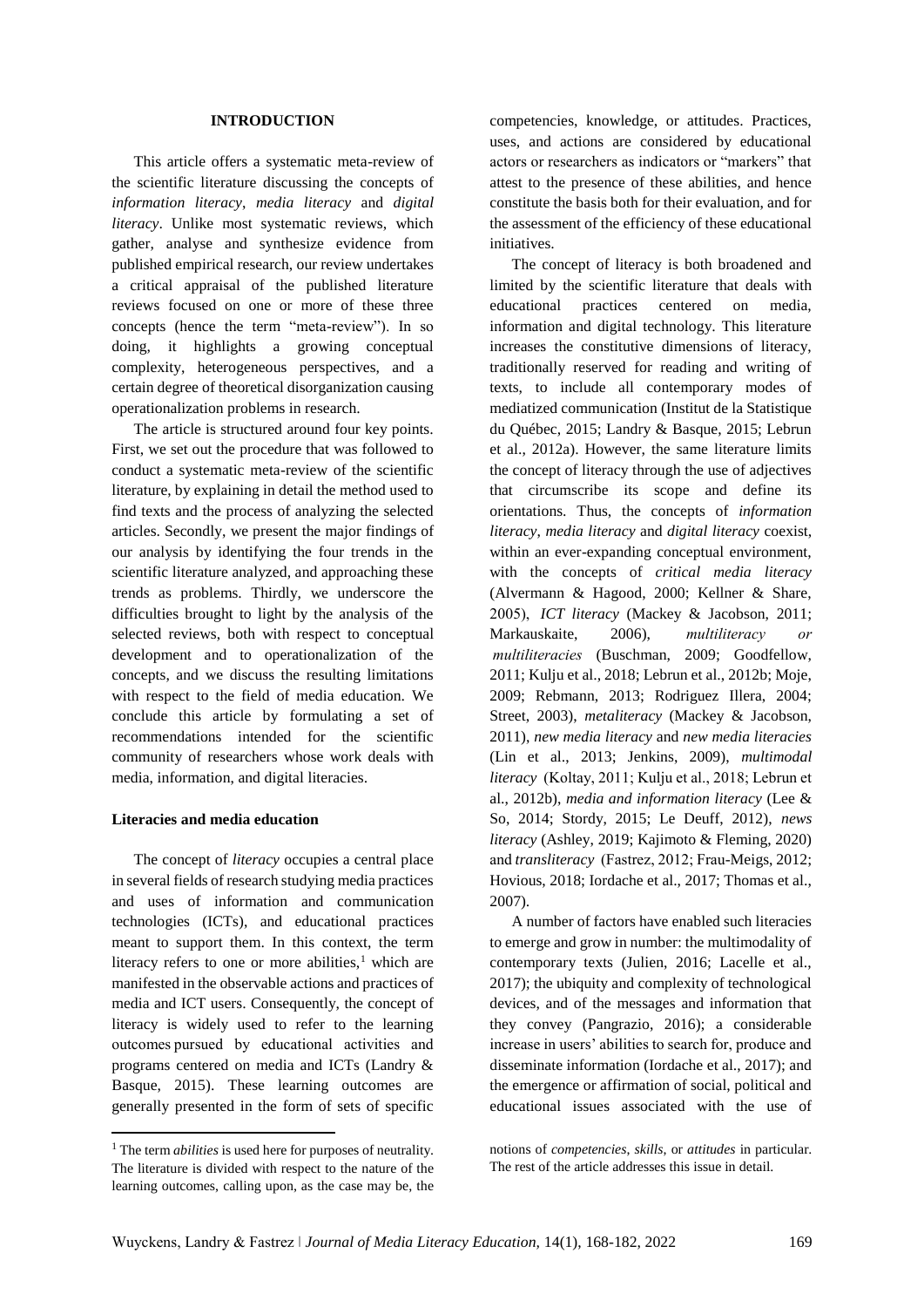technologies (Buckingham, 2009; Hobbs, 2010; Livingstone, 2004). These emerging literacies have resulted in an array of educational programs targeting the development of specific sets of knowledge and skills.

This article presents a systematic meta-review of scientific literature reviews pertaining to the concepts of information literacy, media literacy, and digital literacy. The selection of these three concepts from a much longer list<sup>2</sup> is justified by the dominant position that they occupy within the scientific literature extending the concept of literacy to media and digital contexts (Koltay, 2011; Stordy, 2015). Each of these concepts could be the subject of a separate systematic review. However, the accelerated, large-scale distribution of digital devices and platforms within societies has expedited the process of media convergence (Jenkins, 2006; Landry, 2017). This process has fostered a conceptual convergence (Le Deuff, 2012; Martin & Grudziecki, 2006) initiated by the United Nations Educational, Scientific and Cultural Organization (UNESCO) and by various public policies proposing to group these three literacies within integrative conceptual frameworks (UNESCO, 2013; Hobbs, 2010).

In this context, it appears necessary to simultaneously examine the concepts of information literacy, digital literacy and media literacy. This article carries out a cross-analysis of the ways in which the scientific literature specifically addresses these three concepts. The current article also identifies, and articulates a critical analysis of, the main findings from the reviewed texts regarding the conceptual landscape that they cover. This work highlights confusion between the constitutive dimensions of literacies, recurrent difficulties in establishing theoretical articulations between contributions, and operationalization problems in observing and assessing these literacies. These issues are the subject of a discussion grounded in the specific field of media education. The latter seeks to achieve a disciplinary and conceptual convergence, which has been elusive so far. In this regard, media

<sup>2</sup> We systematically excluded uses of the concept of literacy extending this concept to a field of knowledge or practices not specifically associated with "the ability to share meaning through symbol systems in order to fully participate in society," (Hobbs, 2010), such as health literacy or financial literacy.

**.** 

education, as a field of research, remains particularly vulnerable to the above-mentioned pitfalls.

## **METHOD**

This section presents the procedure that was followed to conduct a systematic review (Petticrew & Roberts, 2006) of the literature reviews on information literacy, media literacy and digital literacy. More specifically, it presents the method used to identify, classify and analyze scientific articles that review scientific literature covering the concepts of media literacy, information literacy, and digital literacy. This method also makes it possible to consider the relationships that these articles have with multiple emerging concepts of literacy.

#### **Literature search and study selection**

Texts were retrieved in two stages. The first text extraction was carried out in November 2015, and a second extraction took place in March 2019. This method allowed for tracking the evolution of scientific literature over this period.

The identification of relevant texts was carried out based on concepts identified previously as being the most frequently used concepts in the scientific literature (Lee & So, 2014; Stordy, 2015). These concepts served as a starting point for research carried out in electronic databases, using the following keywords:

- "*Literacy*" OR "*literacies*" AND "*literature review*";
- "*Media literacy*" OR "*media literacies*" AND "*literature review"*;
- "*Digital literacy*" OR "*digital literacies*" AND "*literature review*";
- "*Information literacy*" OR "*information literacies*" AND "*literature review*".

These different keywords<sup>3</sup> were entered into the following electronic databases: *ScienceDirect, SAGE Journal Online, SpringerLink, Academic Search Complete (EBSco), ERIC* (*EBSco*), *Scopus*  (*Elsevier*), and *JSTOR*. In addition to the use of specific search keywords, the database search was

 $3$  The nature of the concepts employed and the use of the English language to carry out the research ensured that our results included a preponderance of Anglo-Saxon literature, excluding in the process concepts and contributions formulated in other contexts and other languages.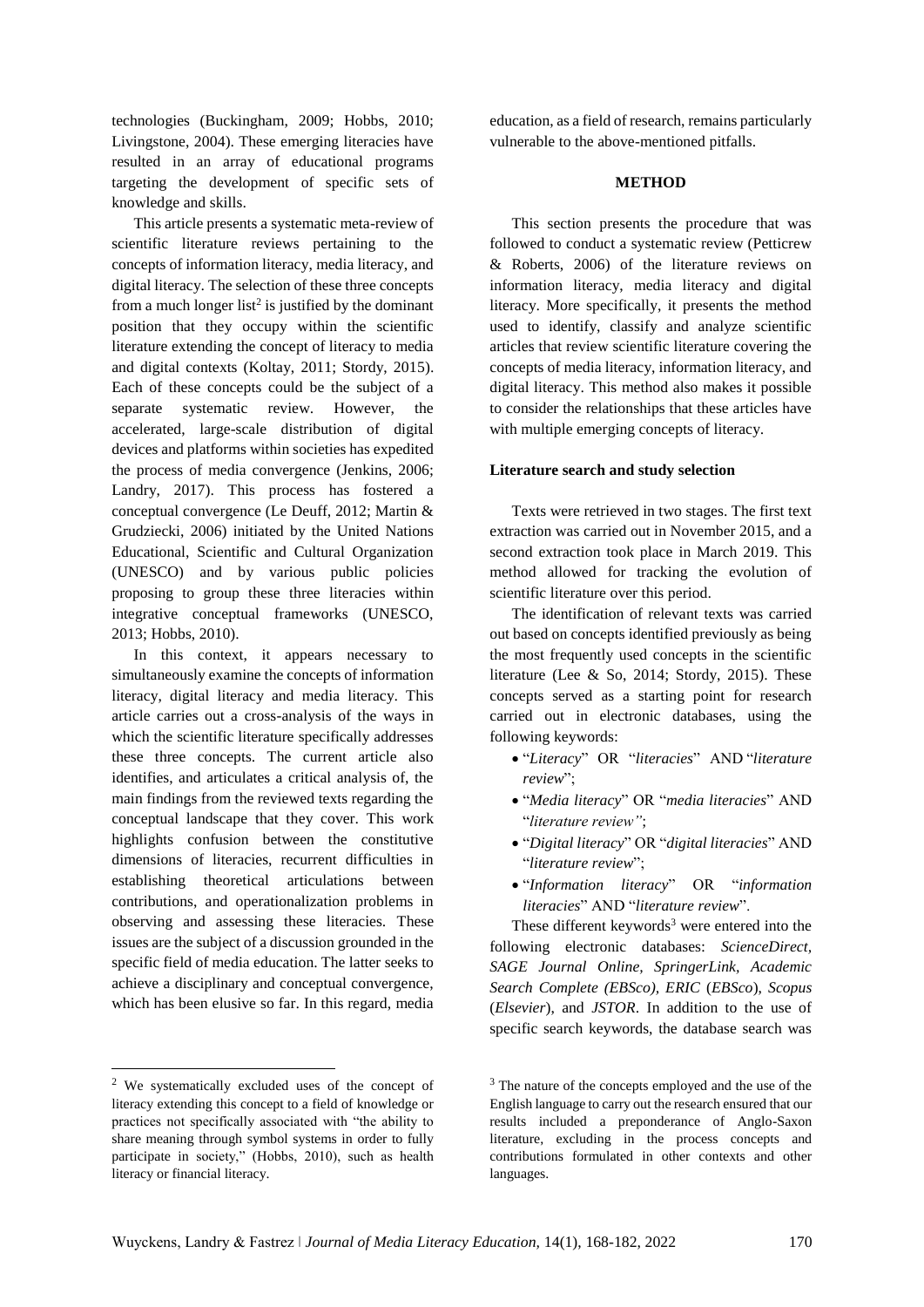limited to articles that were published in peerreviewed scientific journals and that appeared between 2000 and 2019. Non-scientific texts or texts that had not been published in peer-reviewed journals were excluded. Books, book chapters, theses, book reviews, proceedings chapters and reports were therefore not retained in this systematic meta-review. With regard to the *Scopus* database, for example, search fields were limited to the title of the article, the abstract and keywords, as well as to articles and literature reviews. Over 8,400 results were generated in this way.

Two additional exclusion criteria were used as part of an initial screening of these results. Scientific works that did not present either a systematic or a non-systematic literature review were rejected. Similarly, literature that did not address the concept of literacy in general, or that used this concept in a specific field not related to the field of media communication (e.g., health literacy, science literacy or financial literacy, etc.) was discarded. Results were also checked against the initial search criteria for publication period (2000–2019) and type of publication (peer-reviewed articles). Through the application of these criteria for exclusion, the corpus of texts was reduced to 85 scientific articles published in refereed journals.

Three criteria for inclusion were used to determine the eligibility of articles: In order to be retained, texts needed to address literacy concepts, propose definitions for these concepts, and discuss how they relate to competing or complementary terms. The summary analysis of abstracts, titles and texts allowed for identifying and eliminating texts that did not meet the criteria for inclusion ( $n = 38$ ), as well as for classifying texts that met the criteria of reflecting either a systematic literature review process  $(n = 10)$  or a non-systematic process  $(n = 10)$ 37).

The bibliographic references of the selected texts were subsequently examined in order to expand the corpus. Seven additional articles (*n* = 7) corresponding to the criteria were identified. Of this number, only one presented a systematic review approach. The others ( $n = 6$ ) did not provide details about their methodological approach.

## **Analyses**

The final corpus of our systematic meta-review of the literature comprises in total 54 scientific articles, including 11 literature reviews that describe

a systematic process and 43 reviews that follow a non-systematic approach. Systematic reviews were subjected to a more in-depth analysis than were the non-systematic reviews, as their methodological approach was explained clearly and in detail.

Analyses of systematic reviews were undertaken in three successive processes. First, each text was divided and tabulated so as to systematically bring out the concept(s) addressed, the specific definitions presented, the objectives of the literature review, the methods used, and the authors' findings with respect to the fields of research to which the concepts belong. Next, these elements were used as classification categories. This process facilitated the development of the comparative analyses presented in this article. Finally, these categories were crossreferenced. These cross-references allowed us to appreciate how reviews devoted to each of the identified concepts converged around the same findings, as well as to contrast the methods used to reach these conclusions. This work forms the foundation of our general findings about the state of the scientific literature on literacy concepts.

Non-systematic reviews were analyzed according to a similar but abbreviated process. Their analysis was limited to identifying one or more concepts that were addressed, objectives that were pursued, and the method used. The results of these analyses were combined with those of the systematic reviews and helped to support certain points in our arguments.

#### **FINDINGS**

The systematic reviews we examined have three general objectives. First, these reviews seek to report on the literature, sometimes by bringing out new fields of research (Aharony, 2010; Bawden, 2001; Lee & So, 2014; Martens, 2010; Spante et al., 2018; Virkus, 2003). Secondly, they aspire to organize the conceptual landscape by reorganizing concepts and using conceptual categories considered to be more encompassing (Erstad & Amdam, 2013; Le Deuff, 2012). These "metaliteracies" are presented as conceptual categories that aim to organize, categorize and group abilities evoked by lower-level literacies. Thirdly, some reviews recommend developing an analysis framework to better situate literacy concepts according to their specificities and the disciplines to which they belong (Addison & Meyers, 2013; Palsa & Ruokamo, 2015; Stordy, 2015).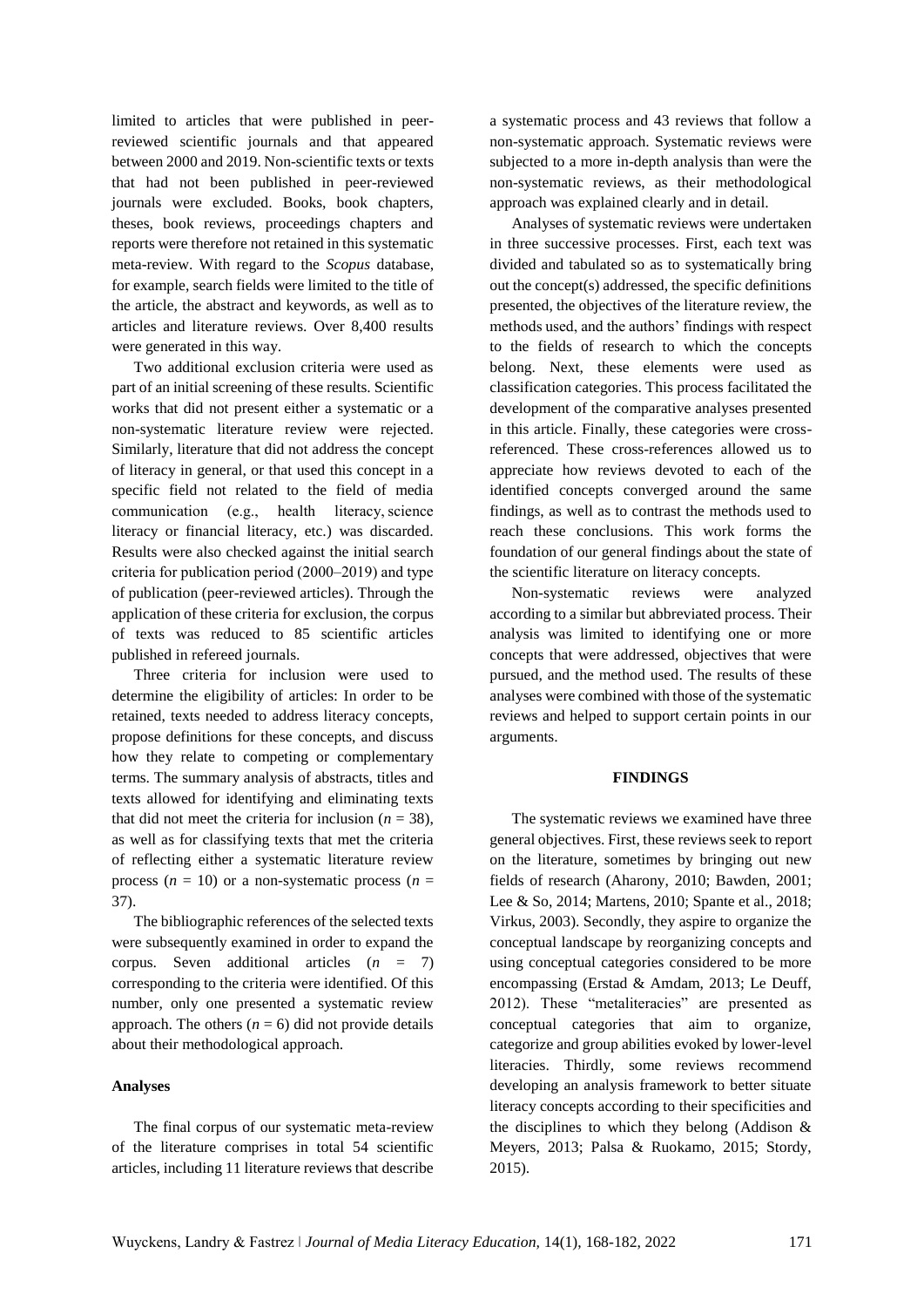The non-systematic reviews we examined have similar objectives and were selected based on the interest that they present for one of the following reasons: (1) They describe the multiplicity of concepts by relying on several earlier references, but without detailing the methodological approach that they use  $(n = 23)$ ; (2) they depict the evolution of the conceptual stakes of their respective fields of research  $(n = 5)$ ; or (3) they introduce a conceptual model, without necessarily reporting on previous literature  $(n = 15)$ . These articles attest, each in turn, to an expanding conceptual environment that requires a greater degree of organization (Bawden, 2001; Buschman, 2009; Chipeta, 2010; Goodfellow, 2011; Koltay, 2011; Markauskaite, 2006; Potter, 2013; Sparks et al., 2016; Špiranec & Banek Zorica, 2010; Tewell, 2015). However, the frequent lack of methodological clarifications in these reviews suggests that their selection of texts could be tainted by some degree of arbitrariness. More generally, our work highlights how impoverished the literature is in terms of methodological details. An overwhelming majority of the texts that we retained did not present their method of review and analysis, or merely provided summary presentations enumerating the keywords used and electronic databases consulted.

Through an analysis of this corpus, four trends within scientific literature were identified as problematic: A significant increase in the number of concepts pertaining to the concept of literacy between 2000 and 2019; a lack of consensual definitions for these concepts; limited interdisciplinarity; and the development of concepts and "integrative" frameworks with the aim of connecting and organizing the various literacies. These trends are presented successively below.

# **Proliferation of concepts**

There is a strong consensus on the need to organize the multiplicity of literacy concepts (Addison & Meyers, 2013; Aharony, 2010; Bawden, 2001; Carneiro & Gordon, 2013; Erstad & Amdam, 2013; Eshet-Alkalai, 2004; Frau-Meigs, 2012; Le Deuff, 2012; Lee & So, 2014; Markauskaite, 2006; Martens, 2010; Palsa & Ruokamo, 2015; Spante et al., 2018; Stordy, 2015).

A proliferation of concepts can be observed and has been raised as an issue in the scientific literature. Stordy (2015) notes in particular the existence of more than 35 different types of literacies: "Each conception has developed within a particular historical context, by people and organisations with differing backgrounds and motivations. The myriad of different literacies that emerges is perplexing for the uninitiated" (p. 456). While certain concepts are more commonly used than others, this conceptual proliferation has resulted in the literature around these terms being equivocal for its audience and its actors (Owusu-Ansah, 2003), underscoring the importance of conceptual clarification (Palsa & Ruokamo, 2015). This finding does not, however, constitute a new fact. At the turn of the century, Bawden (2001) already maintained:

[...] In their detailed analysis of the debates about the appropriate usage of the term 'information literacy', Snavely and Cooper […] consider a number of 'literacy' phrases taken from book titles and similar sources to indicate the justification for the use of 'literacy' to mean competence, or basic knowledge of a field of study. Their thirty-four examples include: agricultural literacy; cinematic literacy; dance literacy; geographic literacy; legal literacy; workplace literacy as well as computer, library and media literacies […]. (p. 223)

The scientific literature pertaining to epistemology and the history of concepts brings to the fore several factors that may explain this proliferation of concepts. Buschman (2009) points out that earlier works are frequently disregarded, and that inadequate consideration is given to overlaps and borrowings between "old" and new information literacies. For their part, Palsa and Ruokamo (2015) explain that, in the case of media literacy, certain authors mobilize concepts without defining them, with the understanding that an implicit consensus on their definition exists. In this manner, several non-systematic reviews pay little attention to preceding definitions and the discussion around them, and directly propose their own definition or model. For example, Tewell (2015) mobilizes the concept of *critical information literacy*; Sparks et al. (2016) use the expression *digital information literacy*; Neumann et al. (2017) use the concept of *emergent digital literacy*, and Hovious (2018) addresses *transliteracy*.

In sets of "new" literacies, the conceptual frontiers, characteristics specific to each term, and relationships between the concepts appear vague and difficult to situate. This situation heightens the impression of confusion when analyzing different conceptual definitions (Aharony, 2010; Bawden, 2001; Buckingham, 2007; Buschman, 2009; Carneiro & Gordon, 2013; Eshet-Alkalai, 2004;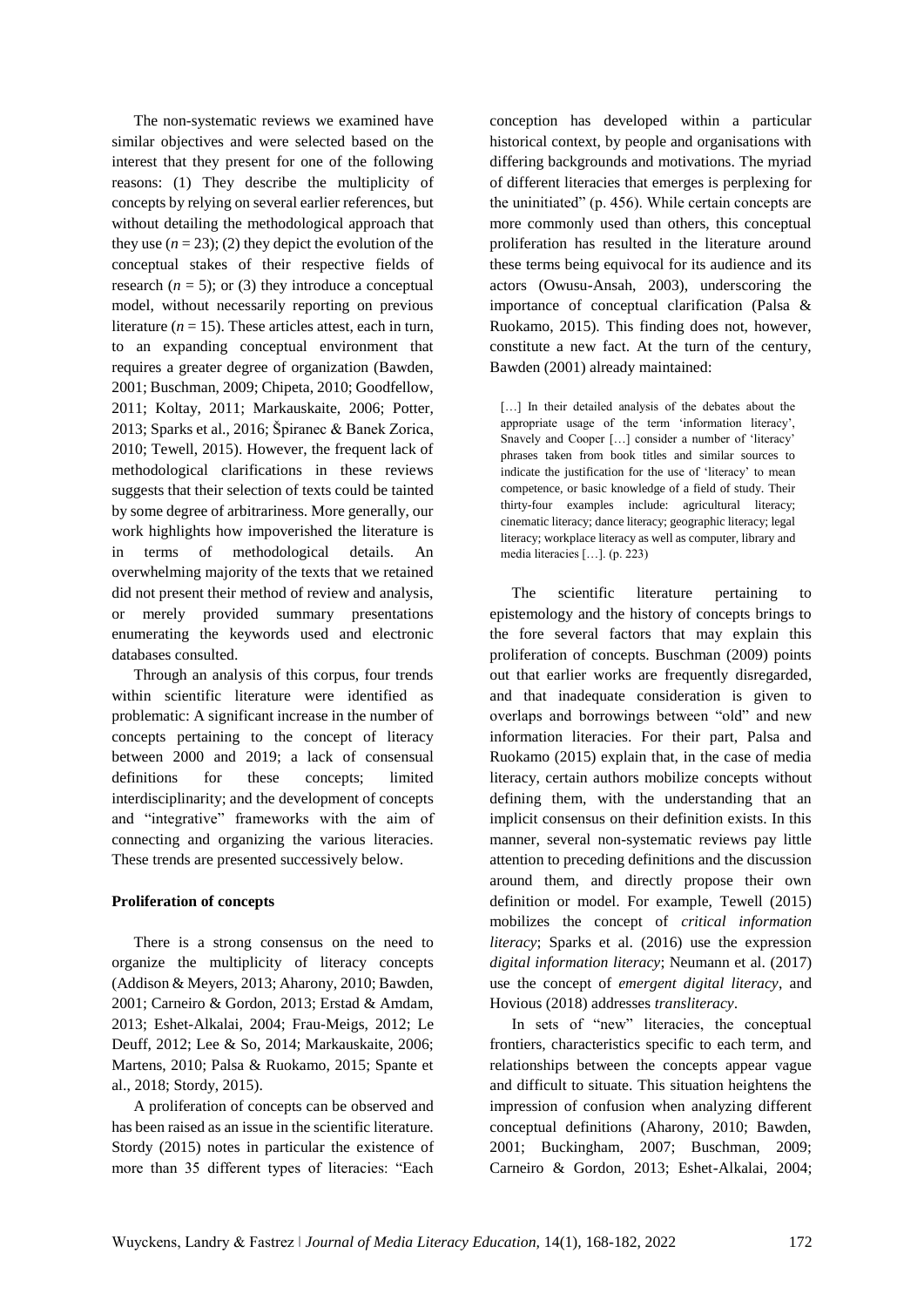Frau-Meigs, 2012; Gutierrez & Tyner, 2012; Iordache et al., 2017; Julien, 2016; Koltay, 2011; Kulju et al., 2018; Le Deuff, 2012; Lee & So, 2014; Livingstone, 2004; Mackey & Jacobson, 2011; Markauskaite, 2006; Moje, 2009; Owusu-Ansah, 2003; Pietrass, 2007; Potter, 2010, 2013; Stordy, 2015).

### **Lack of shared definitions**

Two problems are recurrently raised in the literature: the difficulty of identifying categories of abilities that are evoked and encompassed by the concept of *literacy*, and the polysemic nature of each of the concepts associated with this notion.

Interpreted in a broad sense, the concept of literacy encompasses a set of reading and writing abilities that are considered essential to social, cultural, political or economic integration. These abilities are, depending on the authors and approaches, expressed in the form of competencies, knowledge, skills or expertise. A justification is seldom provided for the choice of nomenclature used to refer to targeted abilities in works dealing with new and emerging literacies, and hence the theoretical foundations justifying this choice cannot be assessed (Martens, 2010). As a result, it becomes difficult to precisely address the nature of such abilities. For instance, the concept of *digital competency/competencies* is regularly used as a synonym of digital literacy, although these terms have different origins and meanings, and the latter term is generally considered to encapsulate the first one (Spante et al., 2018; Iordache et al., 2017). More fundamental disagreements are expressed regarding the very notion of literacy (see Potter, 2013; Virkus, 2003): The dominant approaches that conceptualize the notion of literacy in the form of sets of abilities are in stark contrast with perspectives that view it as a form of shared culture (Le Deuff, 2012) or social practice (Stordy, 2015).

The scope and meaning conferred to the concepts of information literacy, digital literacy and media literacy are the subject of persistent disagreements. Addison & Meyers (2013) note the difficulty of arriving at a shared definition of information literacy, a finding shared by Erstad and Amdam (2013) with respect to media literacy; they consider that scientific works addressing the latter "[…] still struggle for a coherent understanding of the term 'media literacy'" (p. 84). Palsa and Ruokamo (2015) note the existence of a false

consensus on the concept of media literacy. For these authors, "[t]he problem here is that a clear and explicit definition was not given; rather, it is assumed that there is consensus about the meaning of media literacy and that this meaning is obvious to the reader" (p. 109). The desirability of achieving a consensus on the meaning and scope to be attributed to the concepts of literacy is itself disputed in the literature. Palsa and Ruokamo (2015) dismiss "[...] attempts to establish a universal definition that can be applied in all cases, suggesting instead that media literacy should be understood as multiple media literacies" (p. 115). Knobel and Lankshear (2006) reiterate this argument, which they apply to digital literacy. In this spirit, Pawley (2003) is of the opinion that conceptual tensions should be considered as "creative and helpful" (p. 425).

## **Potentially problematic interdisciplinarity**

This article refers to concepts of literacies grounded in disciplinary fields that structure, organize and rank their constitutive abilities according to three focal points: information (information literacy), media (media literacy) and digital technology (digital literacy). Thus, information literacy generally pertains to the acquisition of certain abilities associated with the use of information search tools (technological or otherwise), knowledge of the search process, as well as the ability to create, evaluate and share information (Addison & Meyers, 2013; Bawden, 2001; Stordy, 2015; Virkus, 2003). In contrast, the abilities considered to constitute media literacy primarily deal with the concept of media, which is associated with issues of access, comprehension, analysis and creation (Erstad & Amdam, 2013; Martens, 2010; Palsa & Ruokamo, 2015; Potter, 2013). As a concept, media literacy emerges from a different tradition than the one that gave rise to the concept of digital literacy, originally anchored in computer science. The latter concept first focused on basic technical competencies pertaining to the use of digital technologies, and then gradually expanded to include a much more extensive set of abilities deemed essential to societal integration (Buckingham, 2009; Le Deuff, 2012). Over the last decades, technological convergence and migration towards digital technologies have gradually blurred the distinctions between the concepts of media literacy and digital literacy (Erstad & Amdam, 2013; Bawden, 2001). Trajectories of literacy concepts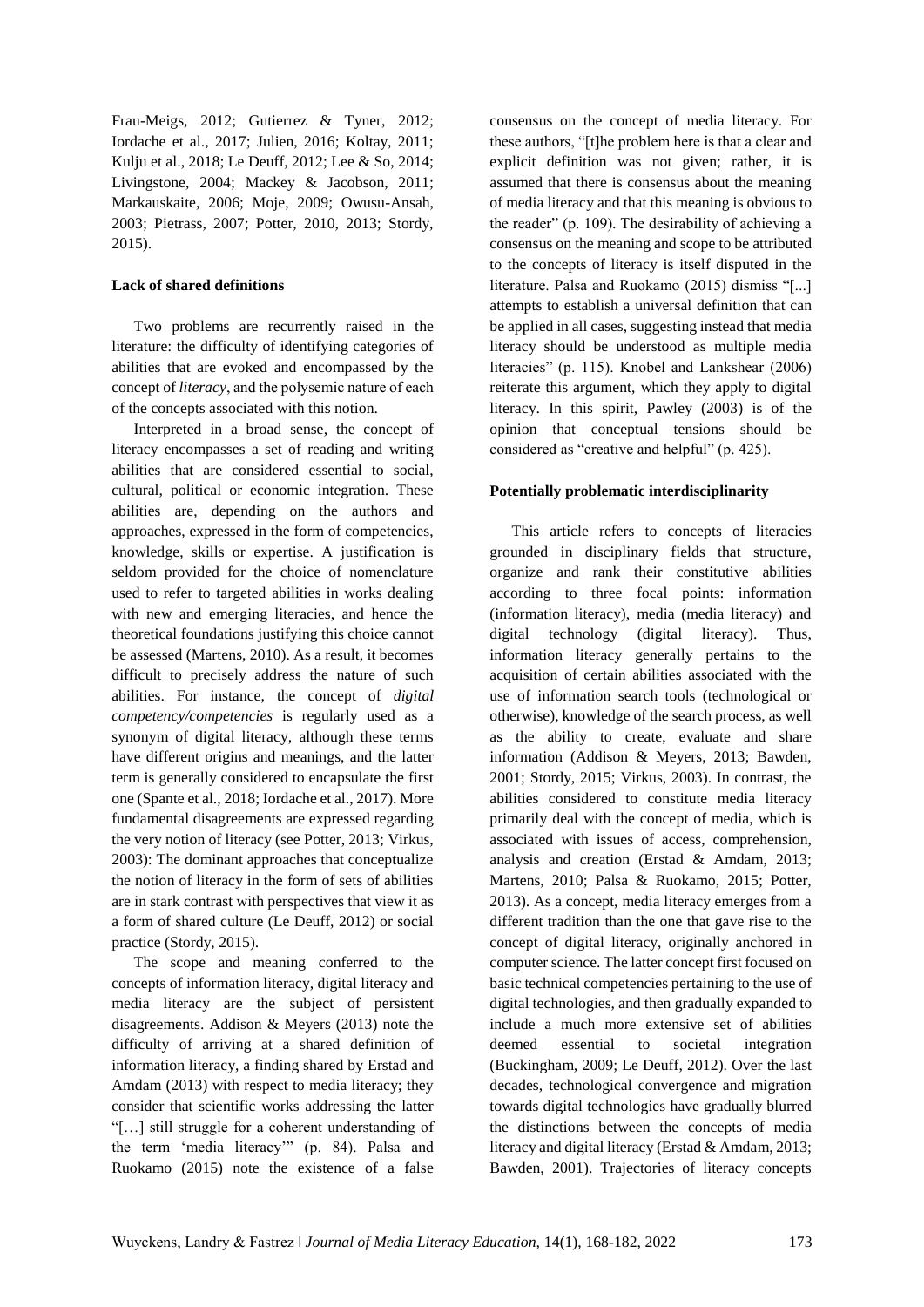and their relative significance within the various disciplines reflect circumstances associated with their development, as shown by Bawden (2001):

Computer literacy and library literacy have maintained a steady presence in the literature, the former with greater volume than the latter. Information literacy maintained a low volume throughout the 1980s, expanding considerably in the late 1990s. Media literacy's low presence has expanded considerably in the late 1990s, while the concepts of network and digital literacy have emerged only in this time. (p. 219)

This plurality of disciplinary postures and perspectives on the studied phenomena is widely recognized (Aharony, 2010; Erstad & Amdam, 2013; Koltay, 2011; Le Deuff, 2012; Lee &So, 2014; Palsa & Ruokamo, 2015; Pangrazio, 2016; Spante et al., 2018; Stordy, 2015). It is not problematic as such, and these different disciplinary approaches can, at the very least, be considered as complementary (Ilomäki et al., 2016; Lee & So, 2014), and even viewed as an opportunity for interdisciplinary enrichment. Bulger and Davison (2018) even see interdisciplinary collaboration as a necessity.

However, disciplinary postures are rarely made explicit and are assumed in the research works examined in the reviews (Lee & So, 2014), and many publications simply make no mention of falling under a particular discipline (Spante et al., 2018). This situation creates a form of conceptual confusion: When the disciplinary and theoretical background of a research contribution are not explained, it becomes pointless to conduct a critical review that may determine whether the use of identical terms conceals convergent or divergent conceptions. The juxtaposition of multiple perspectives, for which no explanation is provided, would consequently lead to multidisciplinarity, rather than to interdisciplinarity entailing an explicit and critical linkage of contributions based on their respective backgrounds.

# **Development of integrative concepts and frameworks**

A paradoxical situation is made apparent in the literature, whereby a voluminous scientific production multiplies the development of concepts presented as integrative ("umbrella concepts"), with the goal of reducing the level of conceptual confusion and dispersion. The proliferation of these complex and sometimes redundant frameworks

makes it difficult to identify the specificities and boundaries of the different literacies (Stordy, 2015). The concepts of *transliteracy* (Frau-Meigs, 2012) and *multiliteracy* (Kulju et al., 2018; Fantin, 2010) are, in particular, commonly used to this effect and seek to bring together the various literacies that arise in the literature. Some authors consider these approaches to be counterproductive (Bawden, 2001; Erstad & Amdam, 2013), and deplore the fact that they tend to blur the disciplinary distinctions associated with the various literacies (Lee & So, 2014).

From this perspective, a body of literature is engaged in developing integrative conceptual frameworks around the predominant concepts of media literacy and digital literacy (Buckingham, 2007; Fastrez, 2010; Goodfellow, 2011; Martin & Grudziecki, 2006). For Moje (2009), this is:

[...] A call for rigor and systematicity. It is a call for new ways of theorizing and analyzing the new and for positioning it in relation to the old. Indeed, I would argue for an analysis of new and old literacies that resist the dichotomy of old and new and instead situated literate practices on more of a continuum […]. (p. 359).

These integrative frameworks aim to define literacy models that offer such resistance and can be adapted to technological evolutions, practices and uses, and thus avoid perpetually redefining which sets of abilities to target.

# **Operationalization of complex concepts**

Some authors show an explicit willingness to organize these different concepts, and are concerned with exploring how to put the concepts into practice in an educational framework (Chipeta, 2010; Eshet-Alkalai, 2004; Fedorov, 2014; Gutierrez & Tyner, 2012; Hobbs, 2011; Julien, 2016; Mackey & Jacobson, 2011; Markauskaite, 2006; Nupairoj, 2016; Potter, 2013; Webber & Johnston, 2000). However, the contributions of these authors represent a minority of the reviews studied.

Rather, most of the reviews studied attest to significant difficulties in operationalizing the key literacy concepts brought to the fore by the literature. Conceptual tools are frequently developed in an abstract manner, disconnected from the realities, difficulties and perspectives of actors responsible for developing sets of literacy-related abilities (Owusu-Ansah, 2003). Furthermore, a variety of obstacles may impede the establishment and application of indicators for observing or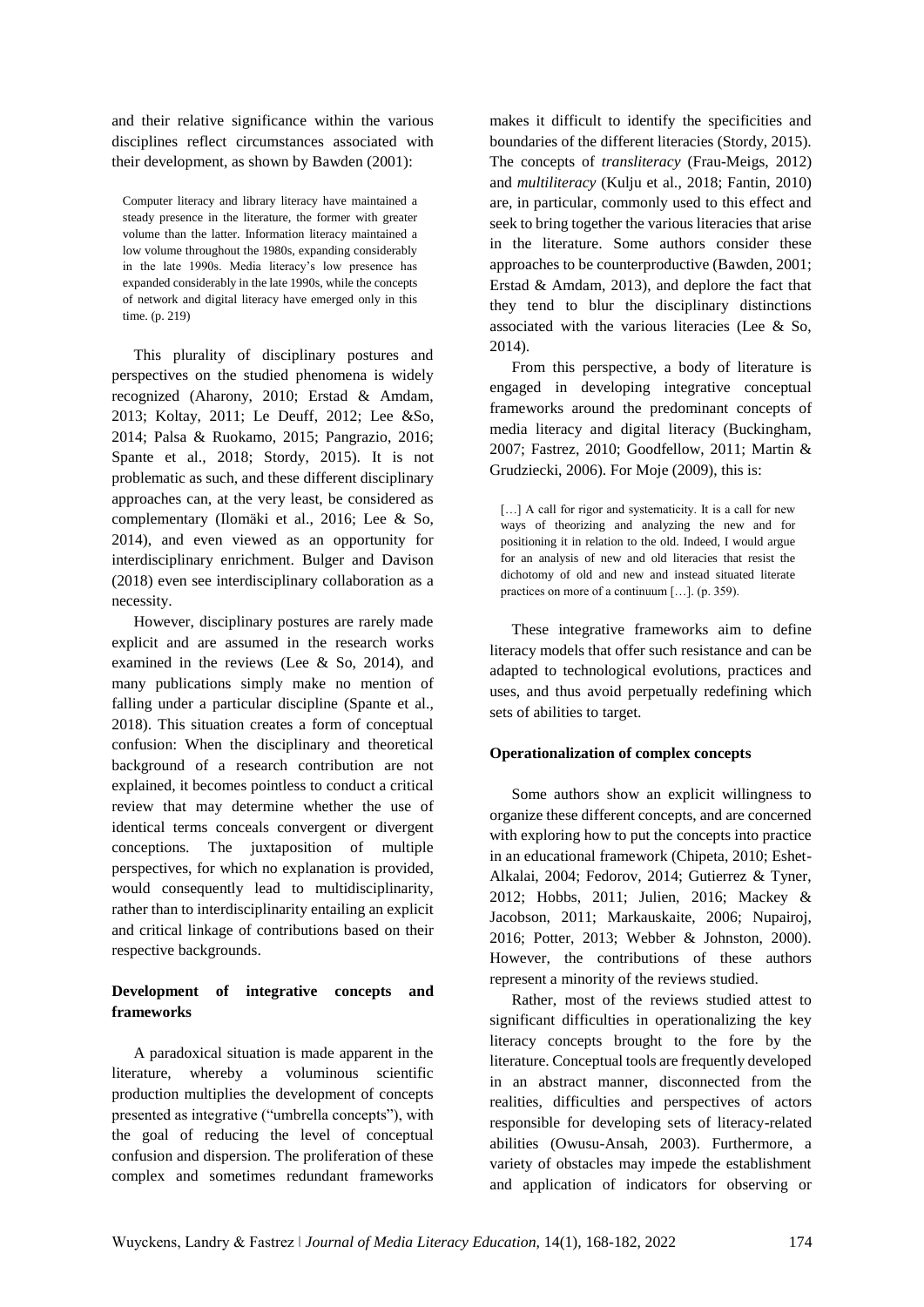evaluating targeted abilities in the context of "performances" where they would be mobilized (Bulger & Davison, 2018; Martens, 2010). Some authors are particularly critical where the operationalization of concepts is concerned:

The very large literature on media literacy displays a great variety of ideas. Although it is rich in creativity, it is poor in organization. […] But there has been little work on determining which definitions are most useful or on determining which interventions can be best most successful in increasing people's levels of media literacy. Therefore it is important that scholars make progress in three areas: conceptualizations, research, and instruction [...]. (Potter, 2013, p. 429)

Julien (2016) emphasizes the need to ensure that conceptual and theoretical work is anchored by effective practices observed in the field. He therefore distances himself from a strong trend noted in the literature to conceptualize constituent elements of literacies prior to empirical investigations.

## **DISCUSSION**

The concepts of media literacy, digital literacy and information literacy figure prominently in media education. The following pages discuss findings that emerge from our analyses for this specific field.

Media education is a praxis that combines theoretical knowledge and educational practices (Landry, 2017). It establishes a disciplinary convergence and uses a conceptual apparatus rooted in a variety of disciplines, drawing inspiration in particular from communication studies, sociology, psychology, cognitive science, political science and educational science (Potter, 2013; Landry & Caneva, 2020). Hence, it is neither surprising, nor necessarily problematic, that media education has been rife with disciplinary and theoretical tensions. Moreover, some of the authors cited in this article note that conceptual and theoretical disagreements can be productive and desirable (Palsa & Ruokamo, 2015; Knobel & Lankshear, 2006). Reviews that are the subject of this article indicate, however, that this field of research is grappling with a number of limitations that diminish its scientific contributions and their social relevance.

# **Situating the contributions and linking the constituent elements of literacies**

A first set of difficulties arises from the conjunction of three factors identified in the analysis of the reviews presented above: a proliferation of concepts associated with *literacy*, a lack of consensus concerning the definition of these concepts, and the fact that the publications reviewed are frequently sparing when it comes to presenting the disciplinary orientations and theoretical perspectives that they espouse. This situation blurs the constituent elements of literacies, the relationships that exist between these elements, and the ultimate educational goals associated with them. Media education combines educational activities, courses and practices carried out with the goal of developing specific media-related competencies and knowledge (Landry & Letellier, 2016). It seeks to promote the deployment of media practices and uses that are considered "desirable" within communities and that are associated with broader social, political, cultural or economic goals (Erstad & Amdam, 2013). The notion of literacy is aligned with these goals; the sets of learning outcomes evoked by this concept are specifically intended to help achieve the goals of media education. As such, the notion of literacy is programmatic: It orients media education's teaching contents, its methods and pedagogies, as well as the objectives of its various programs and activities.

The multiplication of polysemic concepts relating to literacies and the lack of clarity on their disciplinary and theoretical backgrounds limit the possibilities for determining the ultimate goals of media education (and therefore its educational agenda) on the basis of existing research, in two regards. The first difficulty appears at the point of situating, distinguishing and assessing the different contributions based on the fields of research from which they originate. More solid disciplinary anchoring would allow for better structuring the conceptual field and evaluating the various contributions according to their disciplinary aims.

But beyond being able to situate and assess these contributions, the multiplicity of literacy concepts and their disciplinary anchoring also pose problems at a second level: that of the theoretical articulation of said concepts. The various literacies have relationships of complementarity, distinctiveness or redundancy; they also include literacies of different scopes, with some being considered to encompass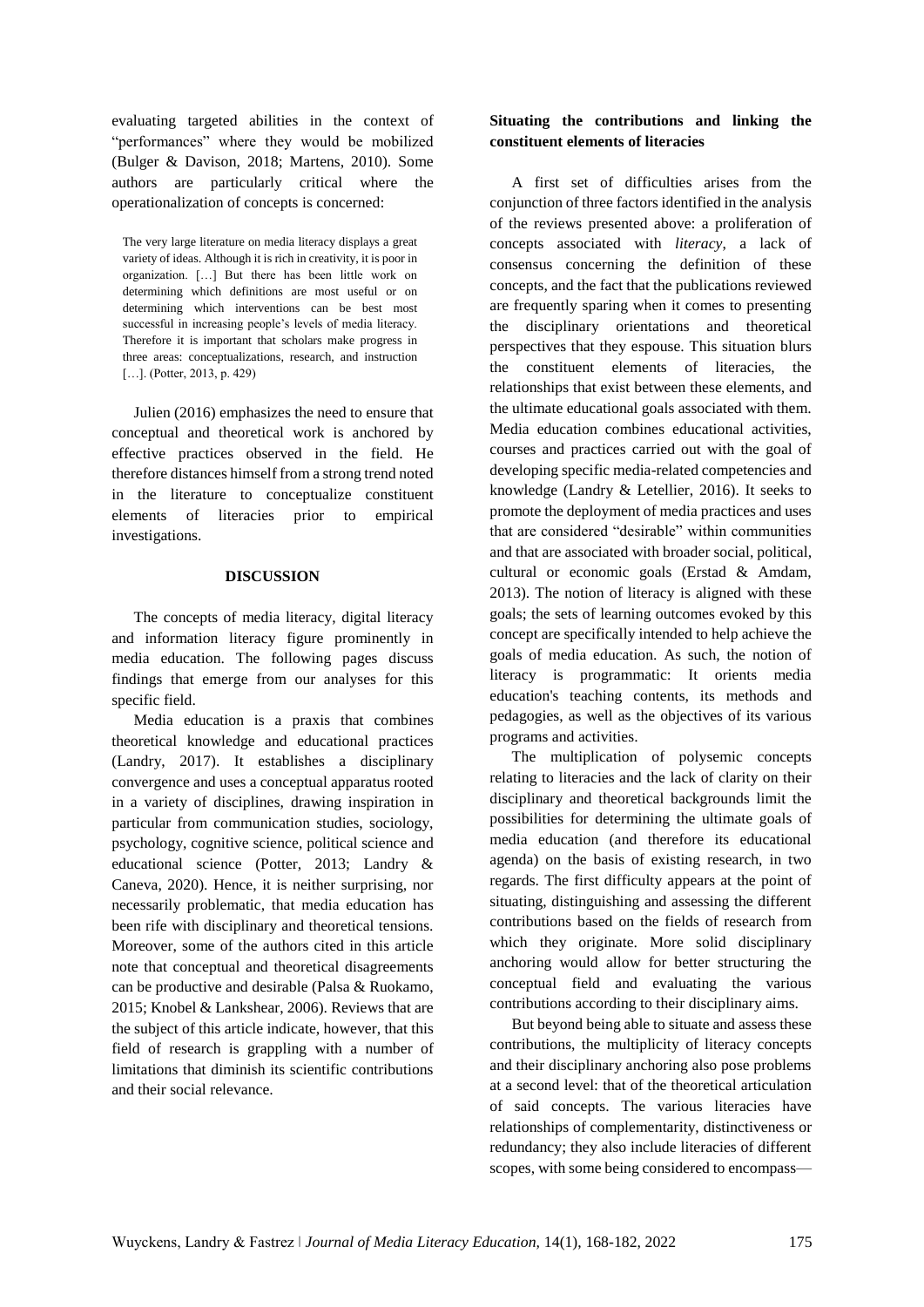or to combine with—lower-level literacies (Fantin 2010, Koltay 2011, Le Deuff 2012). Disagreements persist regarding the boundaries specific to each concept, their distinctive criteria, the relationships that exist between them, and their hierarchical classification (Stordy, 2015). These divergences highlight one of the difficulties with which the field of media education contends in ranking, categorizing and structuring the abilities sought in media education based on clearly defined theoretical foundations.

The current state of relative disciplinary opacity favours a conceptual development that gives short shrift to rigorous debates on the organization, hierarchical classification and categorization of the abilities that media education seeks to develop. In this regard, the reviews analyzed do not attest to the existence of structured frameworks endeavouring to situate, differentiate between, and systematically classify the concepts of literacy, based on abilities that they share or that they appropriate exclusively for themselves. There is a growing need to develop typologies of literacies that make it possible to organize a conceptual landscape characterized by the presence of multiple complex concepts, defined with variable degrees of precision, and intended to bring together the abilities sought in media education.

# **Operationalizing concepts: Relationship to fieldwork and educational practices**

The considerable efforts at conceptualization, as evidenced in the literature, are seldom accompanied by research fostering their operationalization. The identification and classification of abilities considered to constitute literacies comprise an essential step in the conceptual development of fields of research, but one that is insufficient. This process carries forward in two additional directions. On the one hand, it requires the establishment of measures for observing―and frequently assessing―such abilities, which requires putting in place indicators for validating the presence of learning outcomes at different levels of abstraction (e.g., use of critical thinking, ability to use a technical device, etc.). On the other hand, the process calls for designing educational actions likely to develop such abilities, to be operationalized in the form of educational practices, which can be assessed themselves, linking learning content and instructional methods.

Operationalizing literacy concepts thus calls for conceptual clarity: It is hard for vague, poorly defined notions to stand up to investigation in the field. This also requires the development of research methods that consider the social and institutional contexts within which activities meant to develop literacy-related abilities are carried out.

This leads us to an examination of a host of epistemological and methodological concerns, focused on the following seven steps:

- 1) Identifying and selecting the constituent abilities of the various literacies;
- 2) Determining the educational objectives assigned to media education, corresponding to the development of these constituent abilities;
- 3) Connecting the constituent elements to each of these literacies with actions, practices or uses considered to be evidence of mastery achieved by learners, and that can be considered as learning outcomes for educational actions;
- 4) Designing these educational actions in terms of content, activities, and educational methods that are suitable for achieving these learning outcomes;
- 5) Selecting methods of observation and, where applicable, methods of assessment of these actions, practices or uses, treated as indicators of the abilities sought;
- 6) Considering the context in which the observation or assessment of actions, practices or uses that are observed or evaluated is carried out;
- 7) Evaluating the effectiveness of educational processes in terms of developing such practices, actions or uses.

The reviews we analyzed overwhelmingly show that there is a lack of interest in studying the contexts of the activities meant to develop the various literacies. Consequently, the literature lacks sufficient transparency on each of these seven steps and seems to commonly avoid a detailed description of the relationships between the various elements.

# **CONCLUSION: FIVE RECOMMENDATIONS FOR GOING FORWARD**

This article highlights a number of difficulties faced by fields of research relating to media, information and digital literacies, and discusses their impacts on media education research and practice.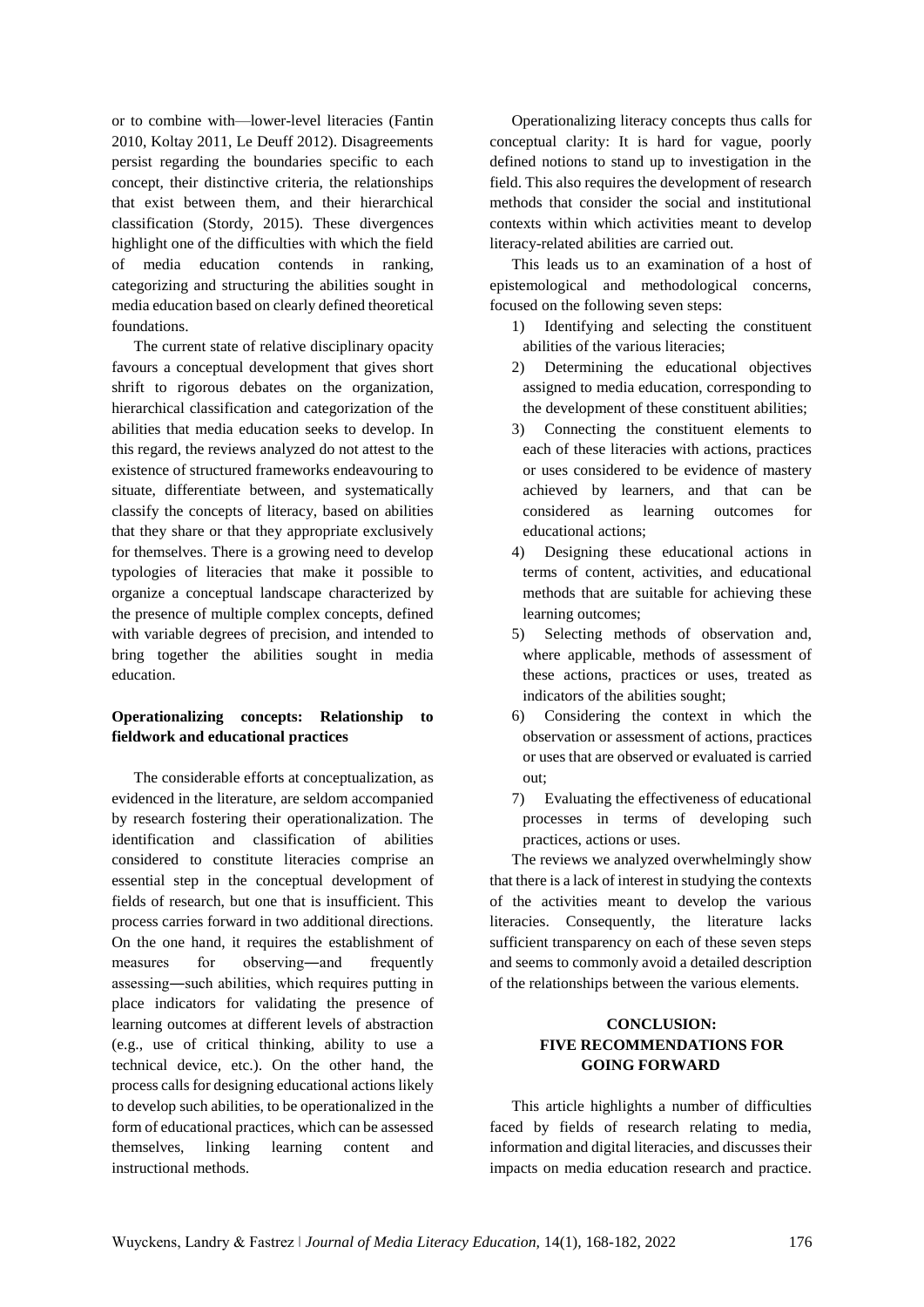These difficulties arise in relation to the conceptual development of literacy concepts, as well as to their operationalization.

These fields of research are characterized by the proliferation of concepts that rely upon the notion of literacy. Media literacy, information literacy and digital literacy appear to be the most widely mobilized literacies, on a list that is constantly growing. Much work remains to be done to map the specificities of these concepts, their boundaries and the ways in which they overlap. Disregard of earlier work has limited the ability to build upon existing knowledge in order to provide more consensual conceptual synthesis. In this regard, there is no consensus on the nature itself of the abilities covered by literacies, and none of the three concepts framing our analysis has a shared definition. This state of affairs can be explained in part by the diversity of disciplinary and theoretical backgrounds of the researchers who studied these concepts. However, the lack of a systematic presentation of these backgrounds in the literature is a source of confusion, as identical terms can conceal divergent conceptions. The proliferation of concepts pertaining to literacies includes numerous "umbrella" concepts intended to combine multiple literacies, but without helping to clarify their specificities, their boundaries and the ways in which they overlap. A portion of the reviews examined in this article specifically propose all-encompassing conceptual categories or analysis frameworks in order to situate contributions. The fact remains that the proliferation of concepts described above generates ongoing difficulties with respect to situating, differentiating and assessing the various theoretical contributions and, hence, linking them in a systematic manner. This proliferation also hinders implementation of a rigorous scientific debate regarding the hierarchical classification and categorization of the abilities covered by these concepts.

In addition, operationalizing the concepts with respect to their observation and educational intervention fields appears to be of marginal concern in the literature consulted. The latter shows recurrent difficulties in translating concepts into indicators, as well as limitations in developing observation and assessment methods tailored to contexts in which observations are made. This, in turn, impedes the identification of well-defined educational objectives and adequate pedagogical methods.

A set of guidelines can be mobilized to overcome the difficulties encountered by fields of research that feed into media education and are referred to in this article. The decompartmentalization of approaches, clarification of the added value of disciplinary contributions, and strengthening of methods can be fostered by implementing the five recommendations presented below. The recommendations are oriented around two general requirements: Research contributions should be explicitly positioned in their theoretical and disciplinary approaches, and they should explore in greater depth the issue of operationalization of conceptual tools.

First, it would be appropriate to provide a systematic explanation of the disciplinary anchoring and scientific communities of reference within which definitions are being proposed, whether they are stated by the authors themselves or borrowed from other authors through citations. Concepts related to literacies can be situated at the interface of several disciplinary communities, which endows them with a valuable epistemological depth. It is not a matter of eliminating this depth by calling for these concepts to be anchored in a single disciplinary background, but rather of supporting, by explaining the perspectives adopted, the explicit linkage of definitions arising from different backgrounds. This requires a more sustained methodological rigor, in two respects: transparency in the selection processes of consulted documentary sources, and explicit acknowledgement of disciplinary biases and "personal" choices made in the definition processes.

Secondly, and directly connected to the preceding item, a clarification of the nature of the literacy (or literacies) defined appears to be necessary. The concept of literacy has been the subject of writings that define it, in turn, in terms of culture, social practices, competencies, skills or knowledge. Each of these meanings refers to separate traditions of research, mobilizing these different concepts, which are themselves nomadic and polysemic. Beyond the concept specifying the nature of the literacy defined, the authors need to specify the theoretical and epistemological frameworks with which this concept is associated.

Thirdly, as each literacy is framed by an adjective, an object or a prefix, no theoretical proposals should cut corners in defining this conceptual addition. The concepts of media literacy, information literacy and digital literacy refer not only to particular conceptions of literacy, but also to conceptions of what constitutes media, information,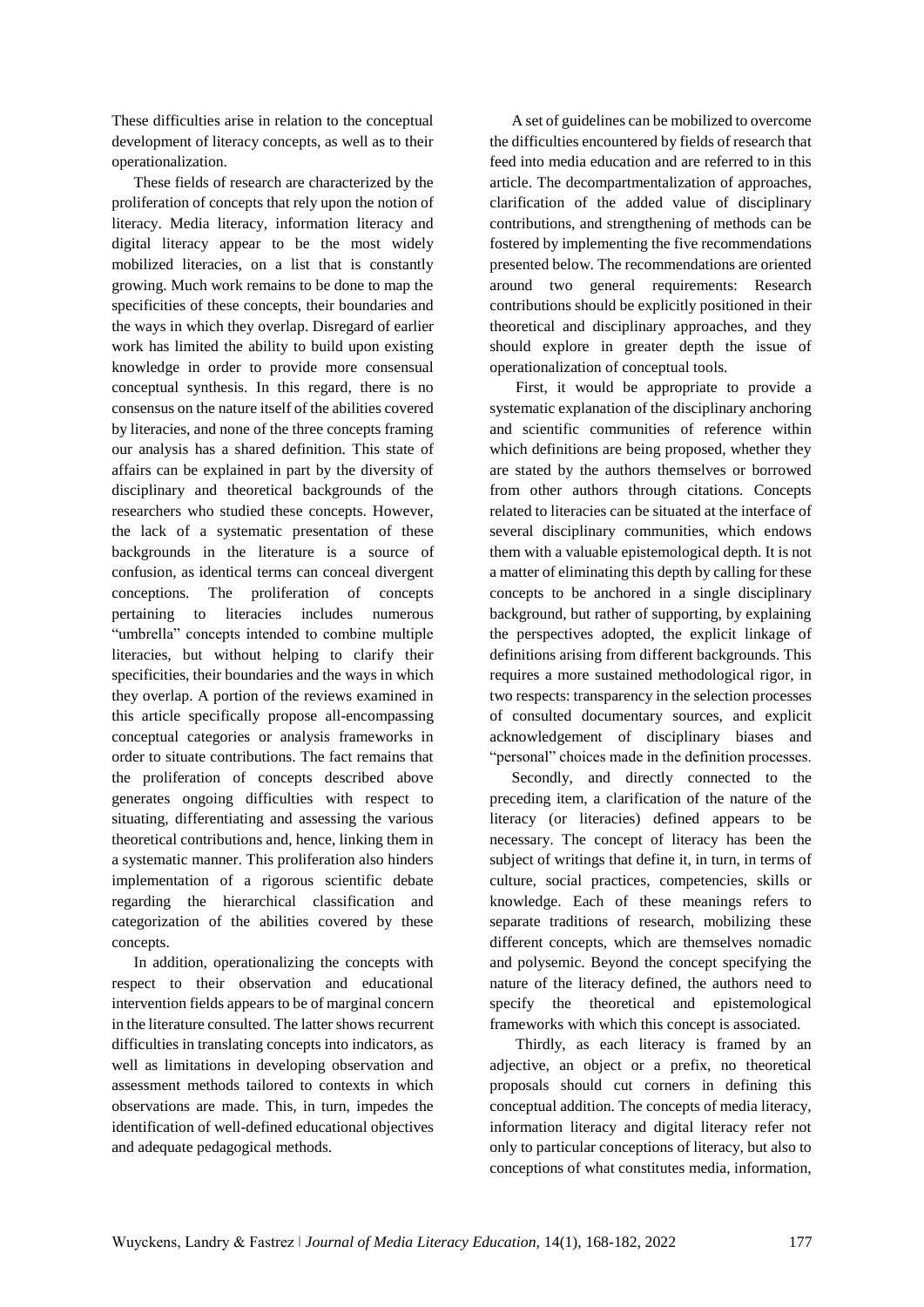and digital technology, their roles or social functions, and the relationships that human beings have with them. Scientific contributions on literacies that involve these conceptions of media, information and digital technology must endeavour to explain them in greater detail, along with the theoretical and disciplinary approaches that underpin them.

Fourthly, it would be appropriate to specify the status of any definition of literacies with respect to four distinct possibilities. Potter (2004) contends that a definition of media literacy must provide the following three characteristics: a synthetic, general "umbrella" definition, a definition of the media literacy development process, and a definition of its ultimate purpose (i.e., what media literacy can contribute to). Added to this list is a fourth characteristic: a specification of the internal structure of the concept, including its components, categories or dimensions, and the relationships between these elements. Theoretical proposals would be strengthened by explaining which of these four aspects they cover.

Fifthly, and lastly, and in connection with Potter's argument (2013), it is important to move away from discussions that are strictly conceptual and to examine the articulation between concepts, uses, needs and educational objectives. Consequently, it is incumbent on authors to examine the possible operationalization of concepts, in anticipation of empirical research to be carried out in the field. In addition to investigating ways to translate abstract notions into research tools that are used empirically, reflecting on operationalization leads to questions about the societal purpose of the theoretical proposal. Its relevance can be assessed, albeit not exhaustively, in the role that it plays in developing assessment tools and indicators, in producing educational content and resources, in proposing innovative teaching methods, in formulating political measures to support education, or in preparing curricula or reference frameworks. Scientific contributions would be enhanced by examining how they can be appropriated by different categories of actors in varied contexts and environments, in order to contribute to developing, observing and, where applicable, assessing media, information or digital abilities.

These five recommendations define a general framework that will hopefully make it possible not only to rein in the conceptual proliferation affecting literacies, but also to support the structuring of an interdisciplinary field within which every position statement can be situated and evaluated in the light of common reference points, promoting scientific debate, and leveraging the diversity of such statements.

## **ACKNOWLEDGEMENTS**

The authors would like to express their gratitude to Sylvie Fortier who contributed to the first phase of the meta-review. Her preliminary work has greatly helped us to develop a rigorous and reliable methodology in the collection and analysis of their data. Secondly, the authors would like to thank Marlène Loicq for her critical comments on an earlier draft of this manuscript. Thirdly, the authors wish to thank Mary Eady, who provided an in-depth proofreading of the article and translated it diligently. Finally, the authors are grateful for the valuable comments formulated by the two anonymous reviewers of this article.

#### **REFERENCES**

(\*references comprising the reviews that were analyzed)

- \*Addison, C. and Meyers, E. (2013). Perspectives on information literacy: A framework for conceptual understanding. *Information Research: An International Electronic Journal*, *18*(3).<https://eric.ed.gov/?id=EJ1044643>
- \*Aharony, N. (2010). Information literacy in the professional literature: An exploratory analysis. *Aslib Proceedings: New Information Perspectives*, *62*(3), 261-282. <https://doi.org/10.1108/00012531011046907>
- \*Alvermann, D. E., & Hagood, M. C. (2000). Critical media literacy: Research, theory and practice in "New Times." *The Journal of Educational Research*, *93*(3), 193-205. <https://doi.org/10.1080/00220670009598707>
- Ashley, S. (2019). News literacy. In T. P. Vos, F. Hanusch, D. Dimitrakopoulou, M. Geertsema-Sligh, & A. Sehl (Eds.), *The International Encyclopedia of Journalism Studies* (1st ed., pp. 1-7). Wiley. [https://doi.org/10.1002/9781118841570.iejs004](https://doi.org/10.1002/9781118841570.iejs0045) [5](https://doi.org/10.1002/9781118841570.iejs0045)
- \*Bawden, D. (2001). Information and digital literacies: A review of concepts. *Journal of Documentation*, *57*(2), 218-259. <https://doi.org/10.1108/EUM0000000007083>
- \*Buckingham, D. (2007). Digital media literacies: Rethinking media education in the age of the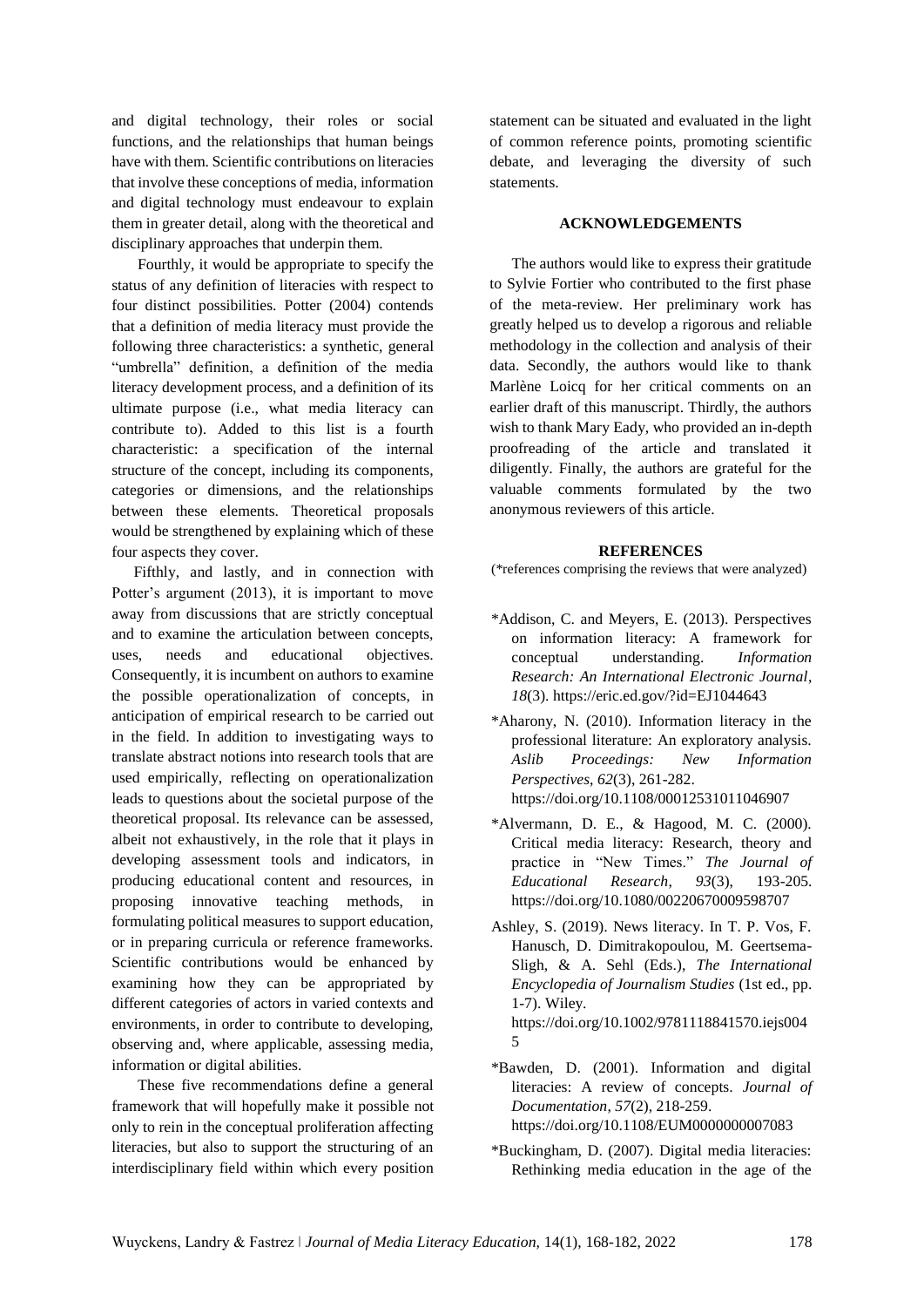Internet. *Research in Comparative and International Education*, *2*(1), 43-55. <https://doi.org/10.2304/rcie.2007.2.1.43>

- Buckingham, D. (2009). The future of media literacy in the digital age: Some challenges for policy and practice. *Medienimpulse*, *47*(2). <https://doi.org/10.21243/mi-02-09-13>
- \*Bulger, M., & Davison, P. (2018). The promises, challenges, and futures of media literacy. *Journal of Media Literacy Education*, *10*(1), 1- 21.<https://doi.org/10.23860/JMLE-2018-10-1-1>
- \*Buschman, J. (2009). Information literacy, "new" literacies, and literacy. *The Library Quarterly: Information, Community, Policy*, *79*(1), 95-118. <https://doi.org/10.1086/593375>
- \*Carneiro, R., & Gordon, J. (2013). Warranting our future: Literacy and literacies. *European Journal of Education*, *48*(4), 476-497. <https://doi.org/10.1111/ejed.12055>
- \*Chipeta, G. T. (2010). Information Literacy (IL) teaching and learning: A literature review. *Inkanyiso: Journal of Humanities and Social Sciences*, *2*(1), 21-31. <https://doi.org/10.4314/ijhss.v2i1.62118>
- \*Erstad, O., & Amdam, S. (2013). From protection to public participation. A review of research literature on media literacy. *Javnost – The Public*, *20*(2), 83-98. [https://doi.org/10.1080/13183222.2013.110091](https://doi.org/10.1080/13183222.2013.11009115) [15](https://doi.org/10.1080/13183222.2013.11009115)
- \*Eshet-Alkalai, Y. (2004). Digital literacy: A conceptual framework for survival skills in the digital era. *Journal of Educational Multimedia and Hypermedia*, *13*(1), 93-106. <https://www.learntechlib.org/p/4793/>
- \*Fantin, M. (2010). Perspectives on media literacy, digital literacy and information literacy. *International Journal of Digital Literacy and Digital Competence (IJDLDC)*, *1*(4), 10-15. <https://doi.org/10.4018/jdldc.2010100102>
- Fastrez, P. (2010). Quelles compétences le concept de littératie médiatique englobe-t-il? Une proposition de définition matricielle. *Recherches en Communication, 33*, 35-52. <https://doi.org/10.14428/rec.v33i33.51793>
- Fastrez, P. (2012, September 7). Translittératie et compétences médiatiques [Paper presentation]. 5ème Séminaire du GRCDI: La translittératie en débat : Regards croisés des cultures de l'information (infodoc, médias, informatique) et des disciplines, Rennes.

<http://hdl.handle.net/2078.1/127456>

- \*Fedorov, A. (2014). Media education literacy in the world: Trends. *European Researcher*, *67*(1- 2), 176-187.<https://ssrn.com/abstract=2624227>
- \*Frau-Meigs, D. (2012). Transliteracy as the new research horizon for media and information literacy. *Medijske Studije / Media Studies*, *3*(6), 14-27.
- \*Goodfellow, R. (2011). Literacy, literacies and the digital in higher education. *Teaching in Higher Education*, *16*(1), 131-144. <https://doi.org/10.1080/13562517.2011.544125>
- \*Gutiérrez, A., & Tyner, K. (2012). Media education, media literacy and digital competence. *Comunicar*, 19(*38)*, 31-39. <https://doi.org/10.3916/C38-2012-02-03>
- Hobbs, R. (2010). *Digital and media literacy: A plan of action* (Communications and Society Program). The Aspen Institute. [http://www.knightcomm.org/digital-and-media](http://www.knightcomm.org/digital-and-media-literacy-a-plan-of-action/)[literacy-a-plan-of-action/](http://www.knightcomm.org/digital-and-media-literacy-a-plan-of-action/)
- \*Hobbs, R. (2011). The state of media literacy: A response to Potter. *Journal of Broadcasting & Electronic Media*, *55*(3), 419-430. <https://doi.org/10.1080/08838151.2011.597594>
- \*Hovious, A. (2018). Toward a socio-contextual understanding of transliteracy. *Reference Services Review*, *46*(2), 178-188. <https://doi.org/10.1108/RSR-02-2018-0016>
- \*Ilomäki, L., Paavola, S., Lakkala, M., & Kantosalo, A. (2016). Digital competence—an emergent boundary concept for policy and educational research. *Education and Information Technologies*, *21*(3), 655-679. <https://doi.org/10.1007/s10639-014-9346-4>
- Institut de la Statistique du Québec (2015). *Les compétences en littératie, en numératie et en résolution de problèmes dans des environnements technologiques: des clefs pour relever les défis du XXIe siècle*. Québec: Government of Québec. [https://statistique.quebec.ca/fr/document/compe](https://statistique.quebec.ca/fr/document/competences-litteratie-numeratie-et-resolution-problemes-dans-environnements-technologiques-clefs-pour-relever-defis-21e-siecle) [tences-litteratie-numeratie-et-resolution](https://statistique.quebec.ca/fr/document/competences-litteratie-numeratie-et-resolution-problemes-dans-environnements-technologiques-clefs-pour-relever-defis-21e-siecle)[problemes-dans-environnements](https://statistique.quebec.ca/fr/document/competences-litteratie-numeratie-et-resolution-problemes-dans-environnements-technologiques-clefs-pour-relever-defis-21e-siecle)[technologiques-clefs-pour-relever-defis-21e](https://statistique.quebec.ca/fr/document/competences-litteratie-numeratie-et-resolution-problemes-dans-environnements-technologiques-clefs-pour-relever-defis-21e-siecle)[siecle](https://statistique.quebec.ca/fr/document/competences-litteratie-numeratie-et-resolution-problemes-dans-environnements-technologiques-clefs-pour-relever-defis-21e-siecle)
- \*Iordache, C., Mariën, I., & Baelden, D., (2017). Developing digital skills and competences: A quick-scan analysis of 13 digital literacy models. *Italian Journal of Sociology of Education*, *9*(1), 6-30. [https://doi.org/10.14658/pupj-ijse-2017-1-](https://doi.org/10.14658/pupj-ijse-2017-1-2)  $\mathcal{D}$
- Jenkins, H. (2009). *Confronting the Challenges of Participatory Culture: Media Education for the*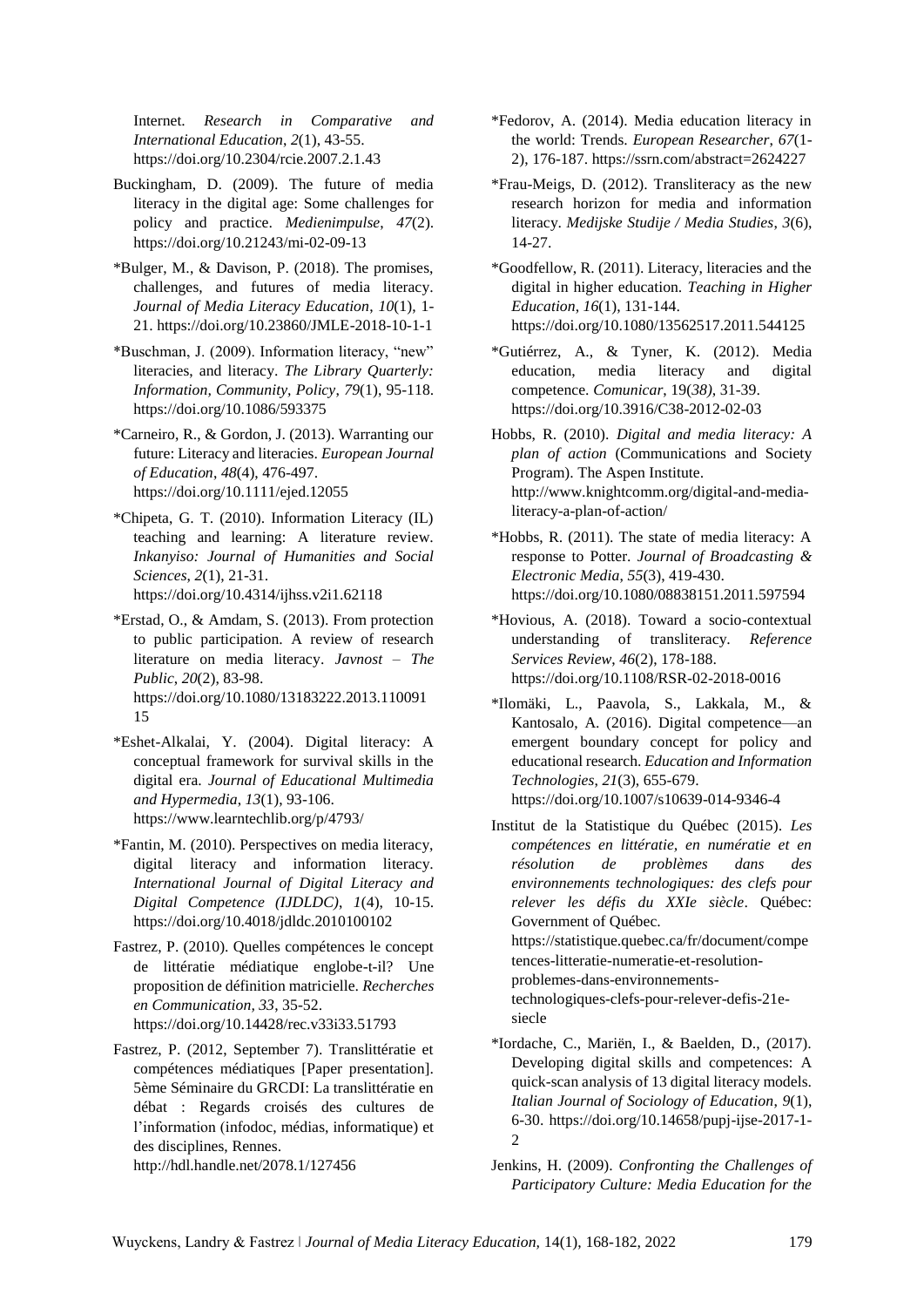*21st Century*. The MIT Press.

<https://doi.org/10.7551/mitpress/8435.001.0001>

- Jenkins, H. (2006). *Convergence culture: Where old and new media collide*. New York University Press.
- \*Julien, H. (2016). Beyond the hyperbole: Information literacy reconsidered. *Communications in Information Literacy*, *10*(2), 124. [https://doi.org/10.15760/comminfolit.2016.10.2](https://doi.org/10.15760/comminfolit.2016.10.2.28)

[.28](https://doi.org/10.15760/comminfolit.2016.10.2.28)

- Kajimoto, M., & Fleming, J. (2020). News literacy. In H. Örnebring (Éd.), *The Oxford Encyclopedia of Journalism Studies* (Vol. 2, pp. 1128-1142). Oxford University Press.
- \*Kellner, D., & Share, J. (2005). Toward critical media literacy: Core concepts, debates, organizations, and policy. *Discourse: Studies in the Cultural Politics of Education*, *26*(3), 369- 386.

<https://doi.org/10.1080/01596300500200169>

- \*Knobel, M., & Lankshear, C. (2006). Digital literacy and digital literacies : Policy, pedagogy and research considerations for education. *Nordic Journal of Digital Literacy*, *1*(01), 12-24. [https://doi.org/10.18261/ISSN1891-943X-2006-](https://doi.org/10.18261/ISSN1891-943X-2006-01-03) [01-03](https://doi.org/10.18261/ISSN1891-943X-2006-01-03)
- \*Koltay, T. (2011). The media and the literacies: Media literacy, information literacy, digital literacy. *Media, Culture & Society*, *33*(2), 211- 221.

<https://doi.org/10.1177/0163443710393382>

\*Kulju, P., Kupiainen, R., Wiseman, A. M., Jyrkiäinen, A., Koskinen-Sinisalo, K.-L., & Mäkinen, M. (2018). A review of multiliteracies pedagogy in primary classrooms. *Language and Literacy*, *20*(2), 80-101.

<https://doi.org/10.20360/langandlit29333>

- Lacelle, N., Boutin, J.-F., & Lebrun, M. (2017). *La Littératie Médiatique Multimodale Appliquée en Contexte Numérique - LMM@: Outils Conceptuels et Didactiques*. Presses de l'Université du Québec.
- Landry, N. (2017). Articuler les dimensions constitutives de l'éducation aux médias. *Tic&Société*, *11*(1), 7-45. <https://doi.org/10.4000/ticetsociete.2236>
- Landry, N., & Basque, J. (2015). L'éducation aux médias : Contributions, pratiques et perspectives de recherche en sciences de la communication. *Communiquer. Revue de Communication Sociale et Publique*, *15*, 47-63. <https://doi.org/10.4000/communiquer.1664>

Landry, N., & Caneva, C. (2020). Defining media education policies. In D. Frau-Meigs, S. Kotilainen, M. Pathak-Shelat, M. Hoechsmann, & S. R. Poyntz (Eds.), *The Handbook of Media Education Research* (pp. 289–308). John Wiley & Sons. <https://doi.org/10.1002/9781119166900.ch28>

Landry, N., & Letellier, A.-S. (Eds.). (2016). *L'éducation aux médias à l'ère numérique: Entre fondations et renouvellement*. Presses de l'Université de Montréal. <https://doi.org/10.4000/books.pum.2723>

- Lebrun, M., Lacelle, N., & Boutin, J.-F. (Eds.). (2012a). *La littératie médiatique multimodale: De nouvelles approches en lecture-écriture à l'école et hors de l'école* (1st ed.). Presses de l'Université du Québec. <https://doi.org/10.2307/j.ctv18pgvfz>
- $*$ Lebrun, M., Lacelle, N., & Boutin, J.-F. (2012b). Genèse et essor du concept de littératie médiatique multimodale. *Mémoires du livre / Studies in Book Culture*, *3*(2). <https://doi.org/10.7202/1009351ar>
- \*Le Deuff, O. L. (2012). Littératies informationnelles, médiatiques et numériques: De la concurrence à la convergence? *Études de communication*, *38*, 131-147. <https://doi.org/10.4000/edc.3411>
- \*Lee, A. Y. L., & So, C. Y. K. (2014). Media literacy and information literacy: Similarities and differences. *Comunicar*, *21*(42), 137-146. <https://doi.org/10.3916/C42-2014-13>
- \*Lin, T.-B., Li, J.-Y., Deng, F., & Lee, L. (2013). Understanding new media literacy: An explorative theoretical framework. *Educational Technology & Society*, *16*(4), 160-170. [https://www.jstor.org/stable/jeductechsoci.16.4.](https://www.jstor.org/stable/jeductechsoci.16.4.160?seq=1#metadata_info_tab_contents) [160?seq=1#metadata\\_info\\_tab\\_contents](https://www.jstor.org/stable/jeductechsoci.16.4.160?seq=1#metadata_info_tab_contents)
- \*Livingstone, S. (2004). Media literacy and the challenge of new information and communication technologies. *The Communication Review, 7*(1), 3-14. <https://doi.org/10.1080/10714420490280152>
- \*Mackey, T. P., & Jacobson, T. E. (2011). Reframing information literacy as a metaliteracy. *College & Research Libraries*, *72*(1), 62-78[. https://doi.org/10.5860/crl-76r1](https://doi.org/10.5860/crl-76r1)
- \*Markauskaite, L. (2006). Towards an integrated analytical framework of information and communications technology literacy: From intended to implemented and achieved dimensions. *Information Research: An*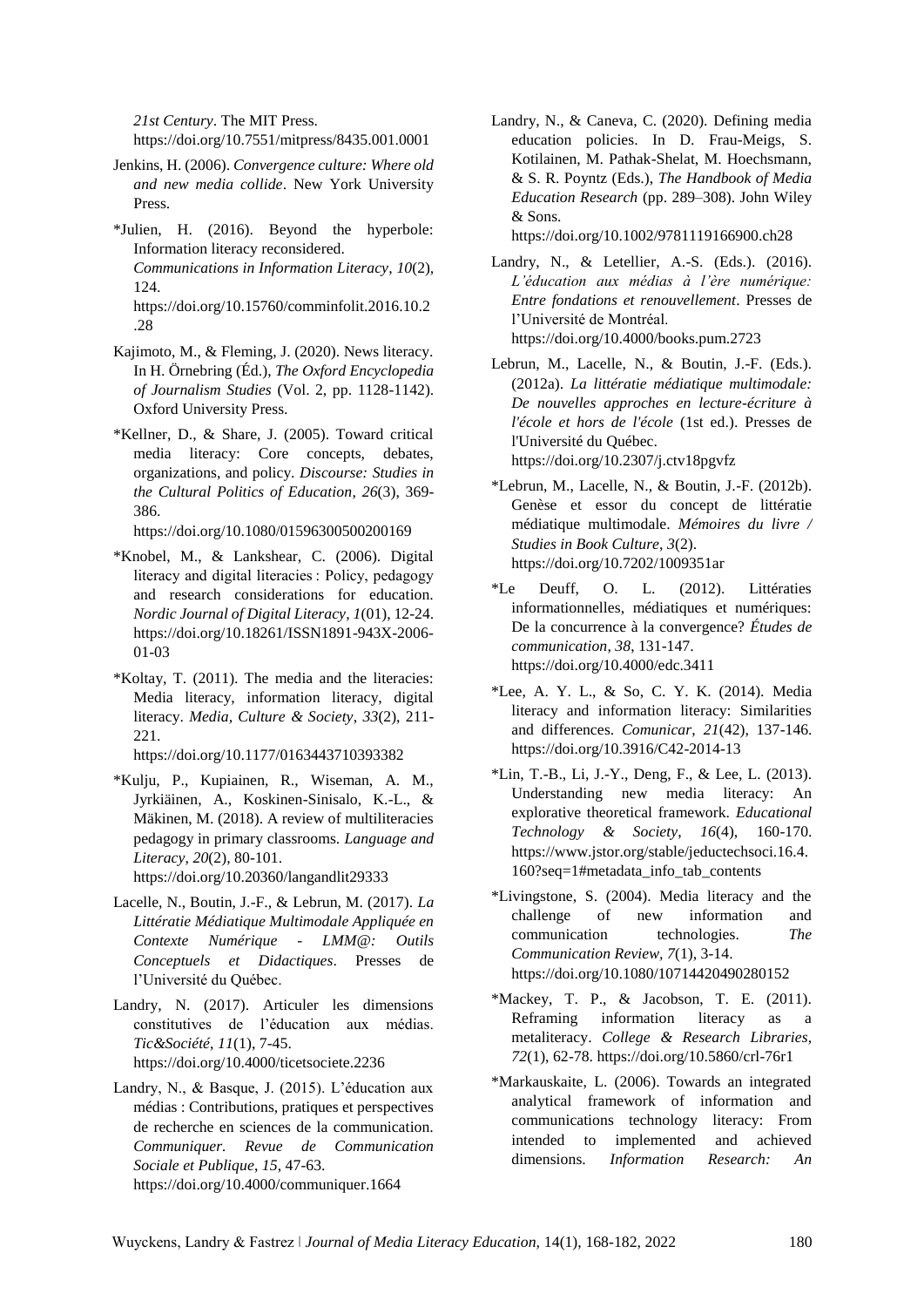*International Electronic Journal*, *11*(3). <https://www.learntechlib.org/p/193604/>

\*Martens, H. (2010). Evaluating media literacy education: Concepts, theories and future directions. *Journal of Media Literacy Education, 2*(1), 1-22.

<https://digitalcommons.uri.edu/jmle/vol2/iss1/1>

- \*Martin, A., & Grudziecki, J. (2006). DigEuLit: Concepts and tools for digital literacy development. *Innovation in Teaching and Learning in Information and Computer Sciences*, *5*(4), 249‒267. <https://doi.org/10.11120/ital.2006.05040249>
- \*Moje, E. B. (2009). Standpoints: A call for new research on new and multi-literacies. *Research in the Teaching of English*, *43*(4), 348-362. [https://www.jstor.org/stable/27784339?seq=1#r](https://www.jstor.org/stable/27784339?seq=1#references_tab_contents) [eferences\\_tab\\_contents](https://www.jstor.org/stable/27784339?seq=1#references_tab_contents)
- \*Neumann, M. M., Finger, G., & Neumann, D. L. (2017). A conceptual framework for emergent digital literacy. *Early Childhood Education Journal*, *45*(4), 471-479. <https://doi.org/10.1007/s10643-016-0792-z>
- \*Nupairoj, N. (2016). The ecosystem of media literacy: A holistic approach to media education. *Comunicar*, *24*(49), 29-37. <https://doi.org/10.3916/C49-2016-03>
- \*Owusu-Ansah, E. K. (2003). Information literacy and the academic library: A critical look at a concept and the controversies surrounding it. *The Journal of Academic Librarianship*, *29*(4), 219-230. [https://doi.org/10.1016/S0099-](https://doi.org/10.1016/S0099-1333(03)00040-5) [1333\(03\)00040-5](https://doi.org/10.1016/S0099-1333(03)00040-5)
- \*Palsa, L., & Ruokamo, H. (2015). Behind the concepts of multiliteracies and media literacy in the renewed Finnish core curriculum: A systematic literature review of peer-reviewed research. *Seminar.Net*, *11*(2), 103-119. <https://doi.org/10.7577/seminar.2354>
- \*Pangrazio, L. (2016). Reconceptualising critical digital literacy. *Discourse: Studies in the Cultural Politics of Education*, *37*(2), 163-174. <https://doi.org/10.1080/01596306.2014.942836>
- \*Pawley, C. (2003). Information literacy: A contradictory coupling. *The Library Quarterly*, *73*(4), 422-452.<https://doi.org/10.1086/603440>
- Petticrew, M., & Roberts, H. (Eds.). (2006). *Systematic Reviews in the Social Sciences: A Practical Guide*. Blackwell Publishing Ltd. <https://doi.org/10.1002/9780470754887>
- \*Pietrass, M. (2007). Digital literacy research from an international and comparative point of view.

*Research in Comparative and International Education*, *2*(1), 1-12. <https://doi.org/10.2304/rcie.2007.2.1.1>

- Potter, W. J. (2004). *Theory of Media Literacy: A Cognitive Approach*. Sage Publications.
- \*Potter, W. J. (2010). The state of media literacy. *Journal of Broadcasting & Electronic Media, 54*(4), 675-696. <https://doi.org/10.1080/08838151.2011.521462>
- \*Potter, W. J. (2013). Review of literature on media literacy. *Sociology Compass*, *7*(6), 417-435. <https://doi.org/10.1111/soc4.12041>
- \*Rebmann, K. R. (2013). A review of literacy frameworks for learning environments design. *Learning Environments Research*, *16*(2), 239- 257[. https://doi.org/10.1007/s10984-013-9132-z](https://doi.org/10.1007/s10984-013-9132-z)
- \*Rodriguez Illera, J. L. (2004). Digital Literacies. *Interactive Educational Multimedia*, *9*, 48-62. [https://revistes.ub.edu/index.php/IEM/article/vi](https://revistes.ub.edu/index.php/IEM/article/view/11782) [ew/11782](https://revistes.ub.edu/index.php/IEM/article/view/11782)
- \*Spante, M., Hashemi, S. S., Lundin, M., & Algers, A. (2018). Digital competence and digital literacy in higher education research: Systematic review of concept use. *Cogent Education*, *5*(1). [https://doi.org/10.1080/2331186X.2018.151914](https://doi.org/10.1080/2331186X.2018.1519143) [3](https://doi.org/10.1080/2331186X.2018.1519143)
- \*Sparks, J. R., Katz, I. R., & Beile, P. M. (2016). Assessing digital information literacy in higher education: A review of existing frameworks and assessments with recommendations for nextgeneration. *ETS Research Report Series*, *2016*(2), 1-33. <https://doi.org/10.1002/ets2.12118>
- \*Špiranec, S., & Banek Zorica, M. (2010). Information literacy 2.0: Hype or discourse refinement? *Journal of Documentation*, *66*(1), 140-153.

<https://doi.org/10.1108/00220411011016407>

- \*Stordy, P. (2015). Taxonomy of literacies. *Journal of Documentation*, *71*(3), 456-476. <https://doi.org/10.1108/JD-10-2013-0128>
- \*Street, B. (2003). What's 'new' in new literacy studies? Critical approaches to literacy in theory and practice. *Current Issues in Comparative Education*, *5*(2), 77-91. [https://www.tc.columbia.edu/cice/pdf/25734\\_5\\_](https://www.tc.columbia.edu/cice/pdf/25734_5_2_Street.pdf) [2\\_Street.pdf](https://www.tc.columbia.edu/cice/pdf/25734_5_2_Street.pdf)
- \*Tewell, E. (2015). A decade of critical information literacy : A review of the literature. *Comminfolit*, *9*(1), 24-43. [https://doi.org/10.15760/comminfolit.2015.9.1.](https://doi.org/10.15760/comminfolit.2015.9.1.174) [174](https://doi.org/10.15760/comminfolit.2015.9.1.174)